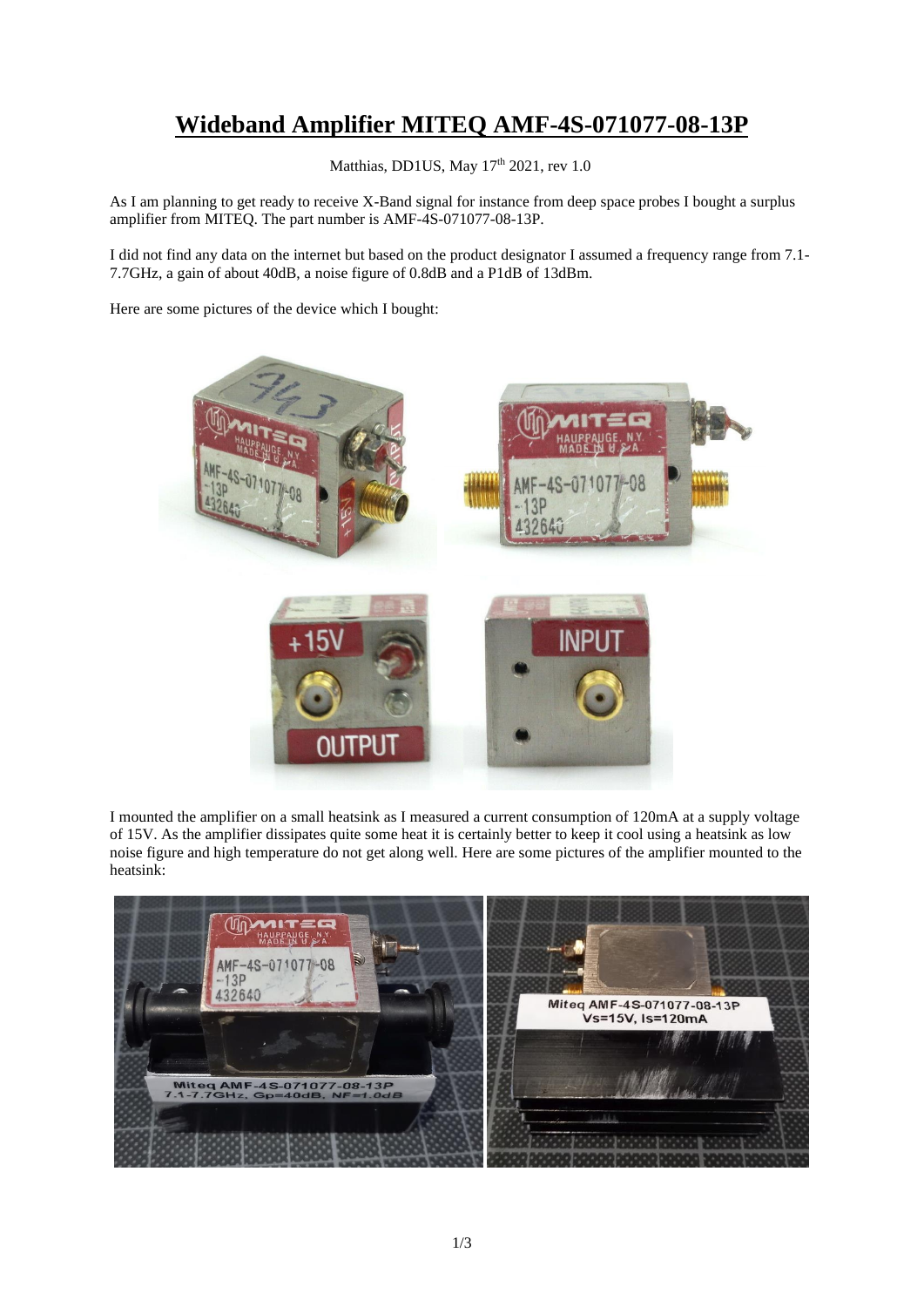

I measured the gain and the noise figure between 5600 MHz and 9100 MHz using a supply voltage of 15V.



The minimum noise figure of about 1.0dB is reached in the frequency range from 7050 to 8550 MHz. The gain in this frequency range is between 41dB (at the lower end of the frequency range) and 36dB (at the upper end of the frequency range).

Even though the noise figure is slightly higher than expected this amplifier is well suited to be used as an Xband LNA.